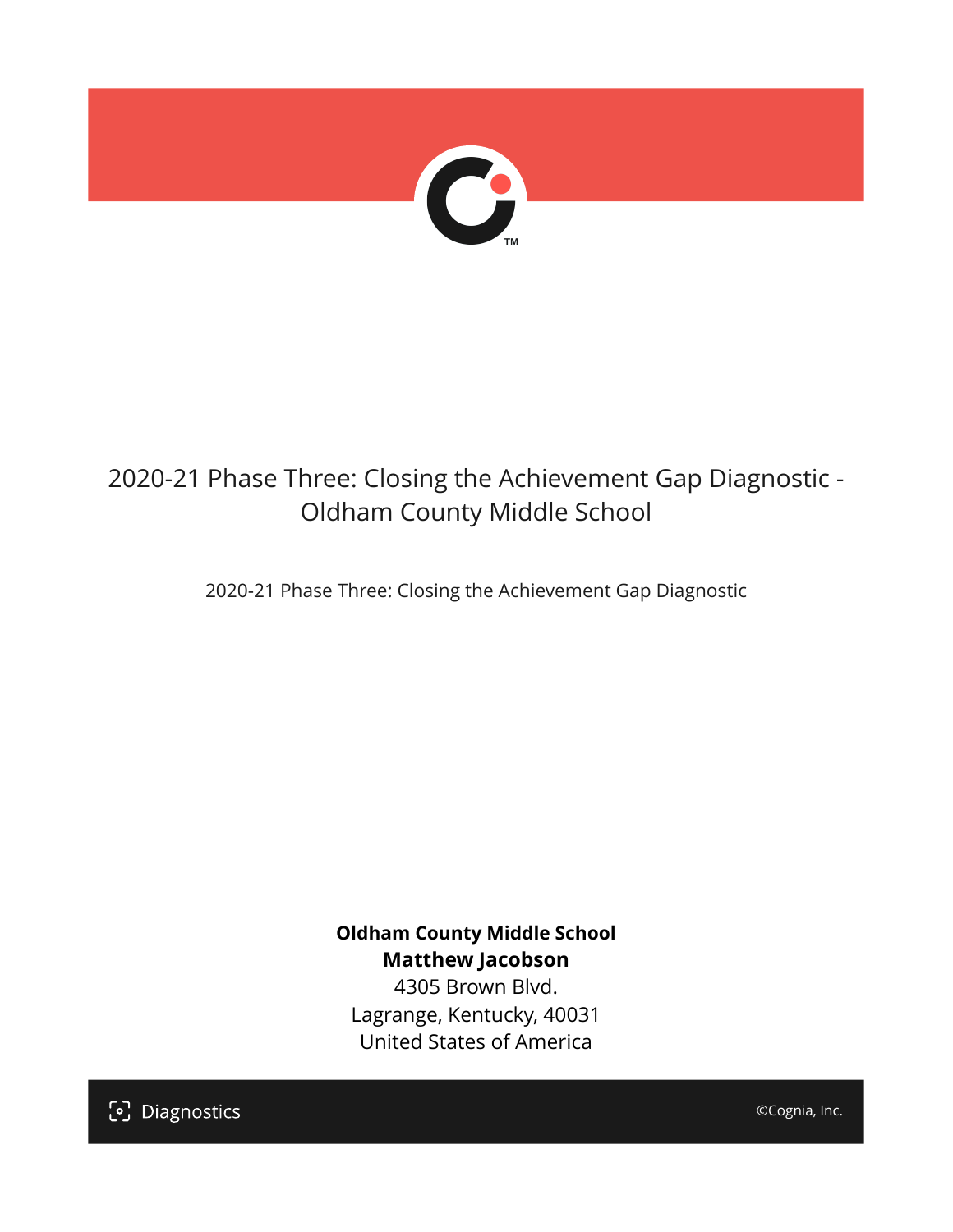Oldham County Middle School - Generated on 02/05/2021

Oldham County Middle School

#### **Table of Contents**

| 2020-21 Phase Three: Closing the Achievement Gap Diagnostic |  |
|-------------------------------------------------------------|--|
| I. Achievement Gap Group Identification                     |  |
| II. Achievement Gap Analysis                                |  |
| III. Planning the Work                                      |  |
| <b>Attachment Summary</b>                                   |  |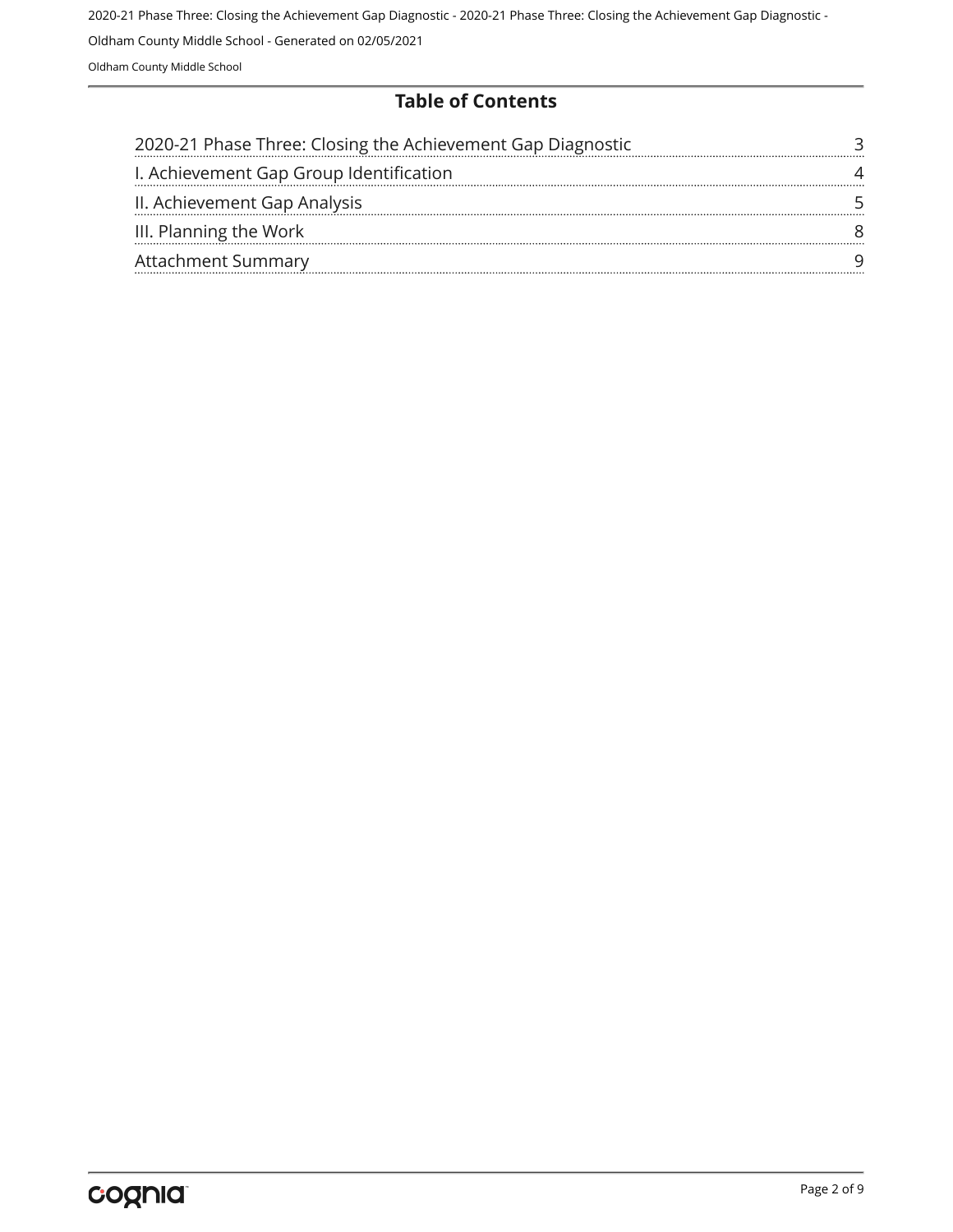## <span id="page-2-0"></span>**2020-21 Phase Three: Closing the Achievement Gap Diagnostic**

The **Closing the Achievement Gap Report** is required by KRS 158.649, which requires the school-based decision making council, or the principal if no council exists to set the school's targets for eliminating any achievement gap. The targets should be established with input from parents, faculty, and staff and submitted to the superintendent for consideration and the local board of education for adoption.

In addition to being a legal mandate, the Closing the Achievement Gap Report is also a vital component of the continuous improvement process. The report is designed to underscore a school's trend data (i.e. two-year window) relating to its individual gap groups. Upon completion of the **Closing the Achievement Gap Report**, schools will have already engaged in a significant piece of school improvement work by intentionally focusing on the gaps that exist among its underserved student populations.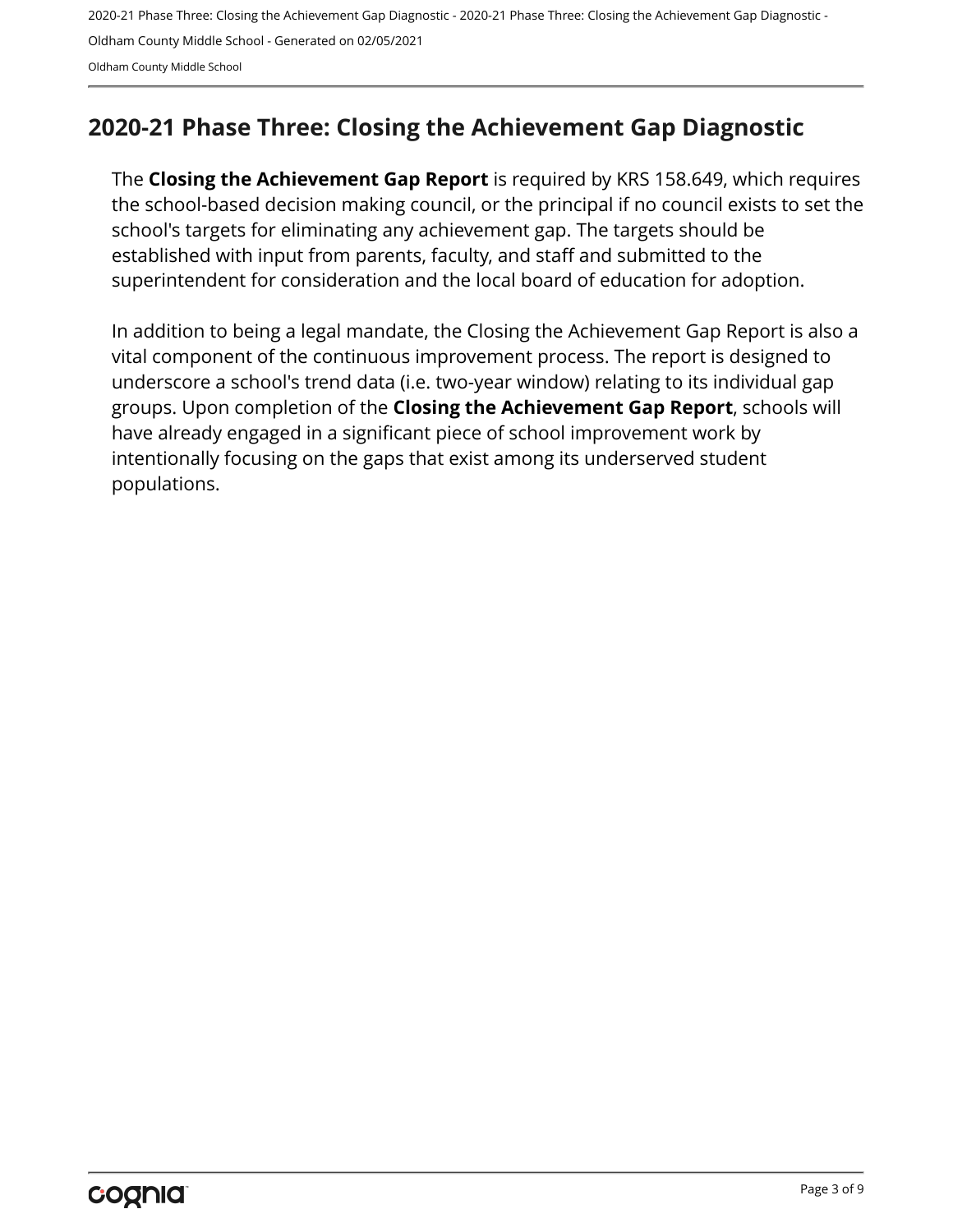## <span id="page-3-0"></span>**I. Achievement Gap Group Identification**

Schools should use a variety of measures and analysis to conduct its annual Closing the Achievement Gap Report pursuant to KRS 158.649.

. Complete the [Achievement Gap Group spreadsheet a](https://drive.google.com/file/d/0B7A6n8V1dmUOWFNKY2dSTTFibjA/view?usp=sharing)nd attach it.

See attached spreadsheet

#### **ATTACHMENTS**

**Attachment Name**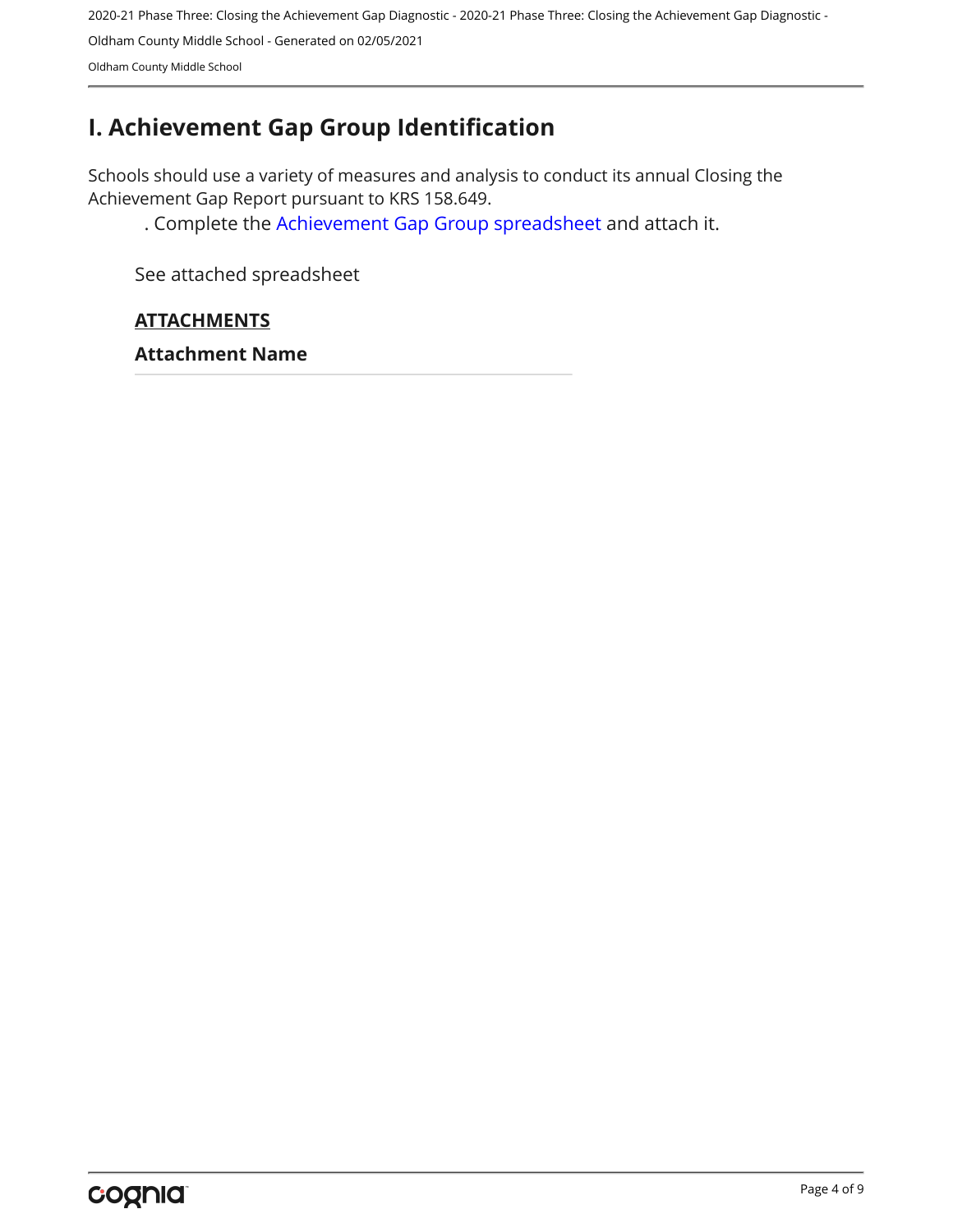### <span id="page-4-0"></span>**II. Achievement Gap Analysis**

A. Describe the school's climate and culture as they relate to its achievement gap population.

While one of the most diverse schools in Oldham County, we are still fairly narrow in terms of demographics. Our largest GAP group is our students of poverty followed by students with a disability. For the students of poverty, OCMS strives to offer many resources, both community based and school based, to our students to help break down barriers for students and enable success. In the past, OCMS has implemented a master schedule that has allowed for students with disabilities to receive Core + More, where they received grade-level instruction during co-taught math and ELA and an additional intervention that was a their instructional level during a different time of the day. Due to COVID-19 we have had to adjust our master schedule in order to meet the needs of all students, those students who chose to come for in-person instruction and those who chose the districts Virtual Learning Academy. ECS teachers meet with our students on VLA to provide ECS support while also working in resource and co-taught classes during in-person and NTI. The teachers at OCMS are working extremely hard, even working overtime to do everything possible to meet our students needs. Once we are able to return to a more "traditional" style of school, we will implement our traditional schedule. Additionally, we have added Title I services in both writing and math as well as extending our ELL services from .4 of the day to full time.

B. Which achievement gaps has the school successfully **closed**? Use specific data from the previous two academic years when analyzing trends.

KPREP: Students with disabilities has improved with the changes in instruction, tiered resource and co-teaching strategies. The Gap in reading was at 47 in 16/17, 46.2 in 17/18 and 35.1 in 18/19. It is important to note that as the Gap was closing, the progress of non-disabled students in reading was also increasing. from a 66 in 16/17, to a 68.7 in 17/18 and 70.7 in 18/19. Students in poverty also saw a decrease in the Gap in reading as compared to peers. In 17/18 the Gap was 34.9, compared to 18/19 where the Gap decreased to a 27.1. OCMS has showed similar success in math with students who are disabled and in poverty. Students in the disabled Gap group showed increased scores, which lowered the Gap from a 44.1 in 16/17, to a 40.5 in 17/18 and finally down to a 36.1 in 18/19. Students in poverty decreased the Gap from a 30.1 in 16/17 to a 25.3 in 18/19.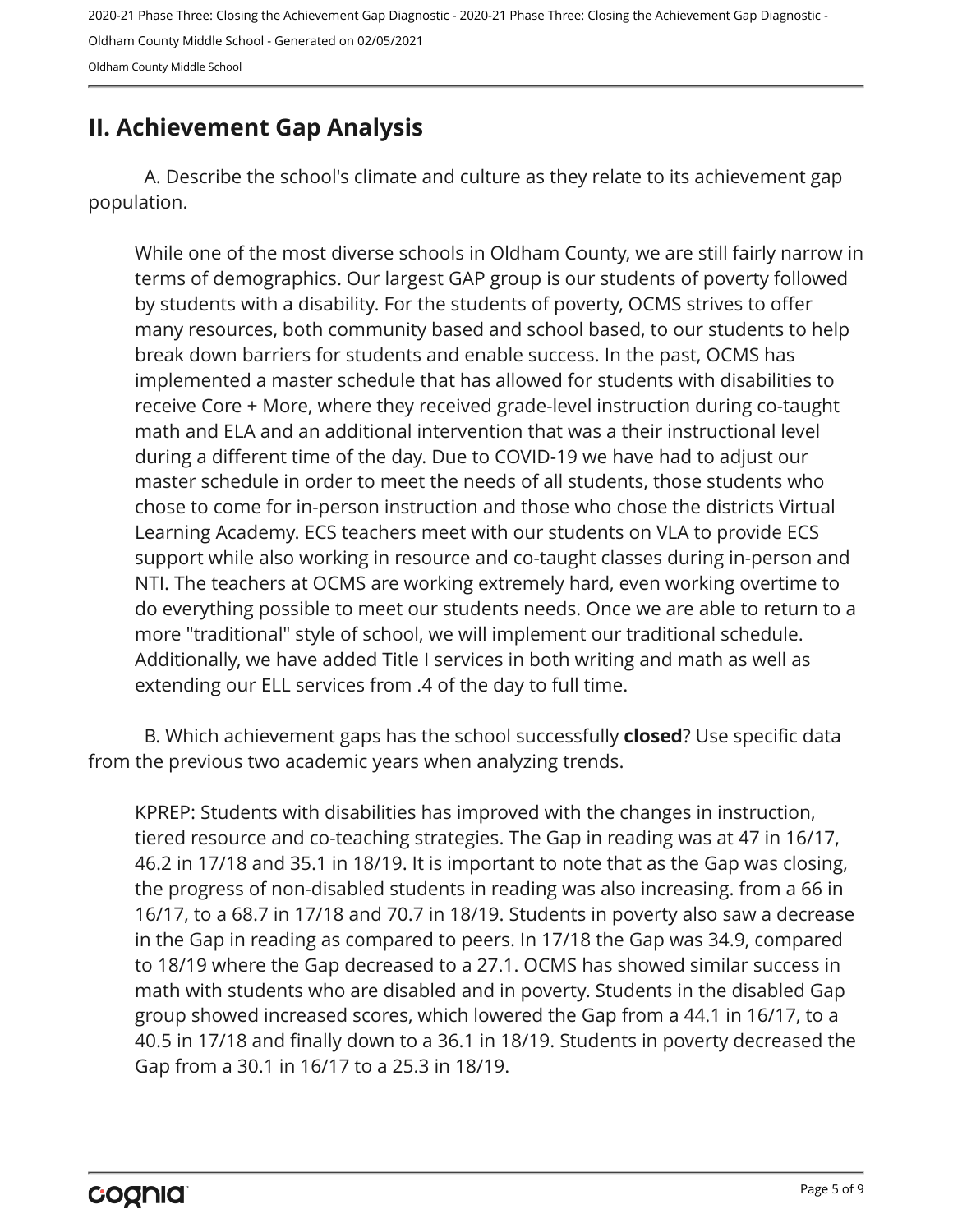Oldham County Middle School - Generated on 02/05/2021

Oldham County Middle School

C. Based upon the analysis of the school's achievement gap data, identify the gap groups and content areas where the school has **shown improvement**. Use specific data from the previous two academic years when analyzing trends.

KPREP: Students with disabilities has improved with the changes in instruction, tiered resource and co-teaching strategies. The Gap in reading was at 47 in 16/17, 46.2 in 17/18 and 35.1 in 18/19. It is important to note that as the Gap was closing, the progress of non-disabled students in reading was also increasing. from a 66 in 16/17, to a 68.7 in 17/18 and 70.7 in 18/19. Students in poverty also saw a decrease in the Gap in reading as compared to peers. In 17/18 the Gap was 34.9, compared to 18/19 where the Gap decreased to a 27.1. OCMS has showed similar success in math with students who are disabled and in poverty. Students in the disabled Gap group showed increased scores, from a 44.1 in 16/17, to a 40.5 in 17/18 and finally down to a 36.1 in 18/19. Students in poverty decreased the Gap from a 30.1 in 16/17 to a 25.3 in 18/19.

D. Based upon the analysis of the gap data, identify the gap groups and content areas where the school has **lacked progression or regressed**. Use specific data from the previous two academic years when analyzing trends.

KPREP: Our EL students have not made the gains needed. We will be addressing this through the master schedule and increased intensive instruction. The gap was at 53 in 16/17, 51 in 17/18, and a 68 in 18/19 in reading. The Gap was at 18 in 16/17, 50 in 17/18 , and 47 in 18/19 in math. In working with students through the COVID-19 pandemic. It is predictable that due to the missed instructional opportunities for all students, especially our Gap students that achievement scores will decrease. We are continuing with our current model to provide targeted instruction to struggling students to continue to close the achievement Gap.

E. Describe the processes, practices and/or conditions that have prevented the school from closing existing and persistent achievement gaps.

With our ELL population, we did not have sufficient staff previously to impact the learning adequately. With the addition of more ELL staff, we are able to intentionally and purposefully bridge the learning while also supporting their deficiencies in core content areas. In writing, we added Title I services (school-wide) to focus on writing instruction. Our Title I teacher pushes into the classroom and supports as well pulls small groups of writers out to support them.

F. Describe the process used to involve teachers, leaders, and other stakeholders in the continuous improvement and planning process as it relates to closing the achievement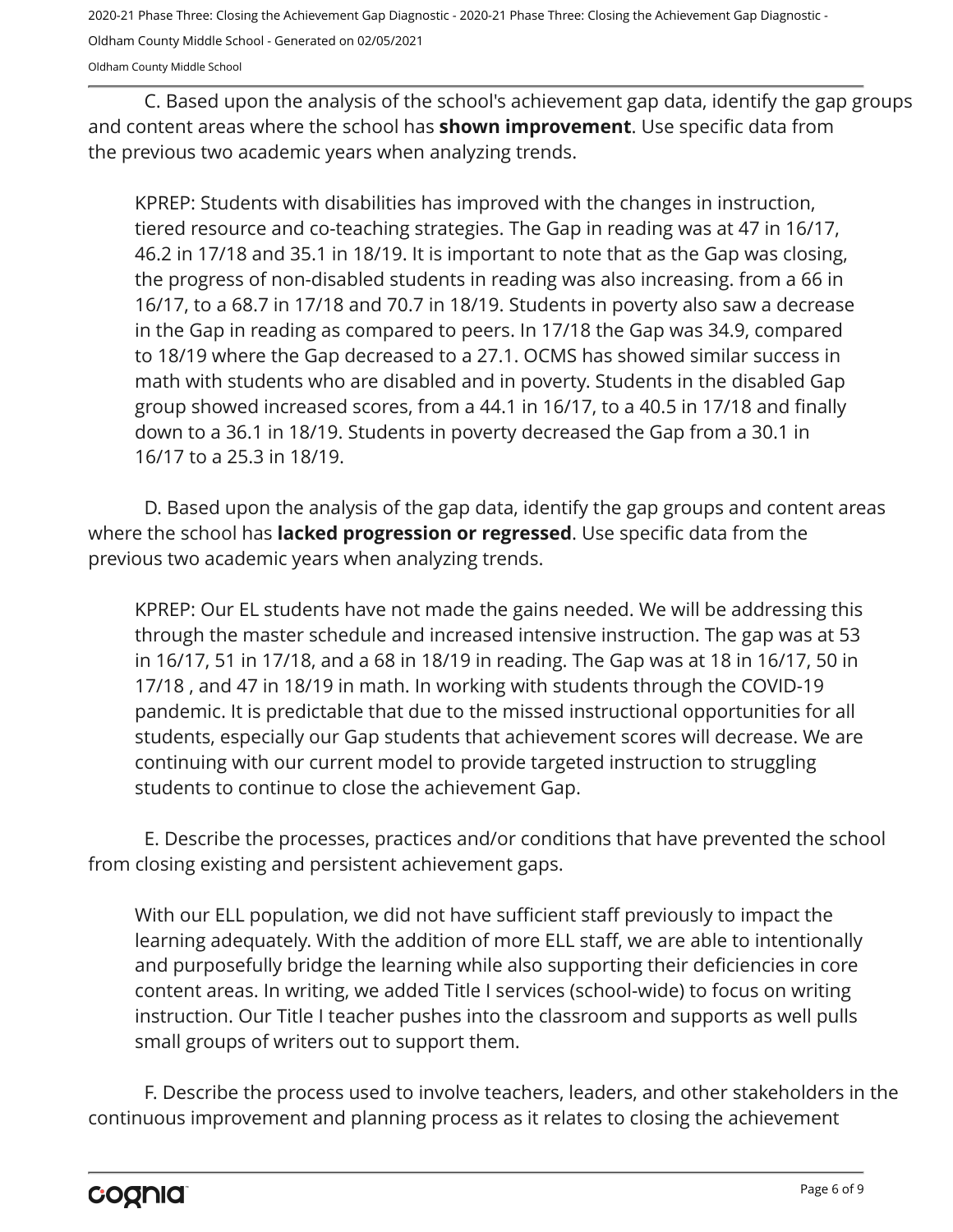Oldham County Middle School - Generated on 02/05/2021

Oldham County Middle School

gap. List the names and roles of strategic partners involved.

Ideas and support were gathered, analyzed and reflected upon in multiple settings including: Leadership meetings, Matt Jacobson - Principal, Jenn Crase - Associate Principal, Randy Redecker - Associate Principal, Jennifer Gries - Literacy Coach, Kyle Thomas - Counselor, Kim Hensley - Counselor and Deana Burns - Counselor. Building leadership meetings: Administrators, Jessica Baldwin - ELA Lead/Academic Lead, Jessica Crenshaw - Social Studies Lead Teacher, Blake Vahlsing - Science Lead Teacher, Maggie Mast - Math Lead Teacher, Lauren Moore - 6th grade team lead, Beth Weber - 6th grade team lead, Lora Kesler - 7th grade team lead, Brooke Bramer - 7th grade team lead, Megan Palmer - 8th grade team lead, Kirsten Moody - 8th grade team lead, Lori Pyle - ECS team lead, Brady French - ECS team lead, and House leaders - Shaun Demeter, Dennie Brierly, and Kara Lauterbach. SBDM - Chris Nethery, Kim Wright, Jessica Baldwin - Teachers, Matt Brown and Snehal Chaujan - Parents.

G. Describe in detail the school's professional development plan related to its achievement gaps.

*(Note: School-based decision making councils, or principals in schools where no council exists, are required by KRS 158.649(8) to submit revisions to the school improvement plan describing the use of professional development funds to reduce achievement gaps for review and approval by the superintendent. Superintendents shall report, pursuant to KRS 158.649(9), to the local school board and Commissioner of Education schools failing to meet targets to reduce the gap in student achievement for any student group two years in a row, and improvement plans for those schools will be subject to review and approval by KDE.)* 

This link will take you to OCMS' CSIP which clearly outlines the professional development plans for this school year. https://docs.google.com/document/d/ 1E\_tcOGzX7ipu2TVHUMD3UndCtiIqhZoBL5nVstGWktg/edit#heading=h.gjdgxs OCMS PD Plan 2020-2021: https://drive.google.com/file/d/ 1N3i0bgLCA99I8l55essfUb8nl45V0-J9/view?usp=sharing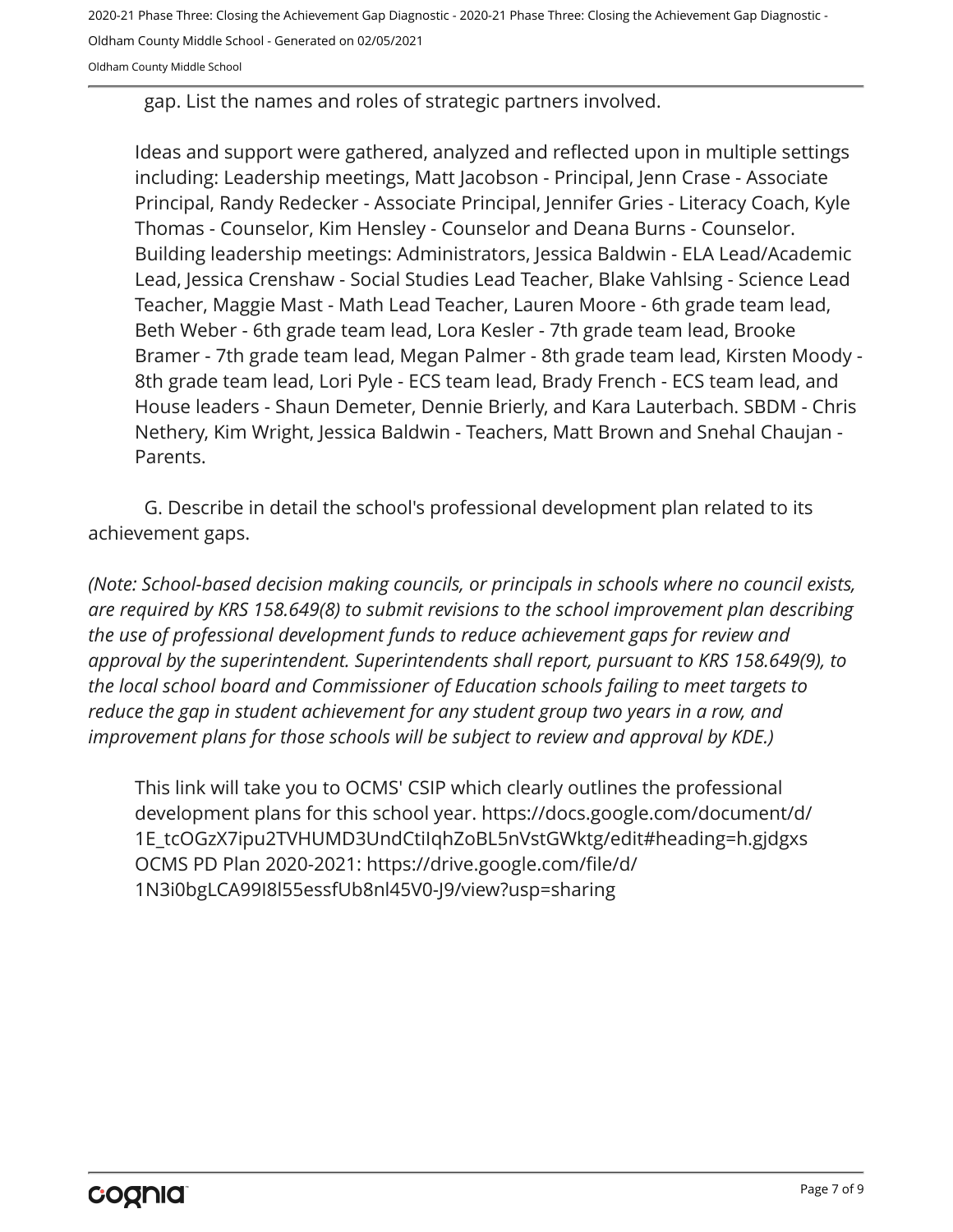## <span id="page-7-0"></span>**III. Planning the Work**

. List all measurable goals for each identified gap population and content area for the current school year. This percentage should be based on trend data identified in Section II and based on data such as universal screeners, classroom data, ACT, and Response to Intervention (RTI). Content areas should never be combined into a single goal (i.e., Combined reading and math should always be separated into two goals – one for reading and one for math – in order to explicitly focus on strategies and activities tailored to the goal).

Measurable goals can be found in the 2020/2021 CSIP. See Google Document Link Below: https://drive.google.com/file/d/1N3i0bgLCA99I8l55essfUb8nl45V0-J9/view? usp=sharing

- Step 1: Download the [Closing the Achievement Gap Summary](https://drive.google.com/file/d/0B6i22i6omk4ySmUtTHZuSVRFazQ/view) spreadsheet.
- Step 2: Complete your findings and answers.
- Step 3: Upload the Completed Closing the Achievement Gap Plan Summary spreadsheet.

See 2020/2021 CSIP: https://drive.google.com/file/d/ 1N3i0bgLCA99I8l55essfUb8nl45V0-J9/view?usp=sharing

#### **ATTACHMENTS**

.

#### **Attachment Name**